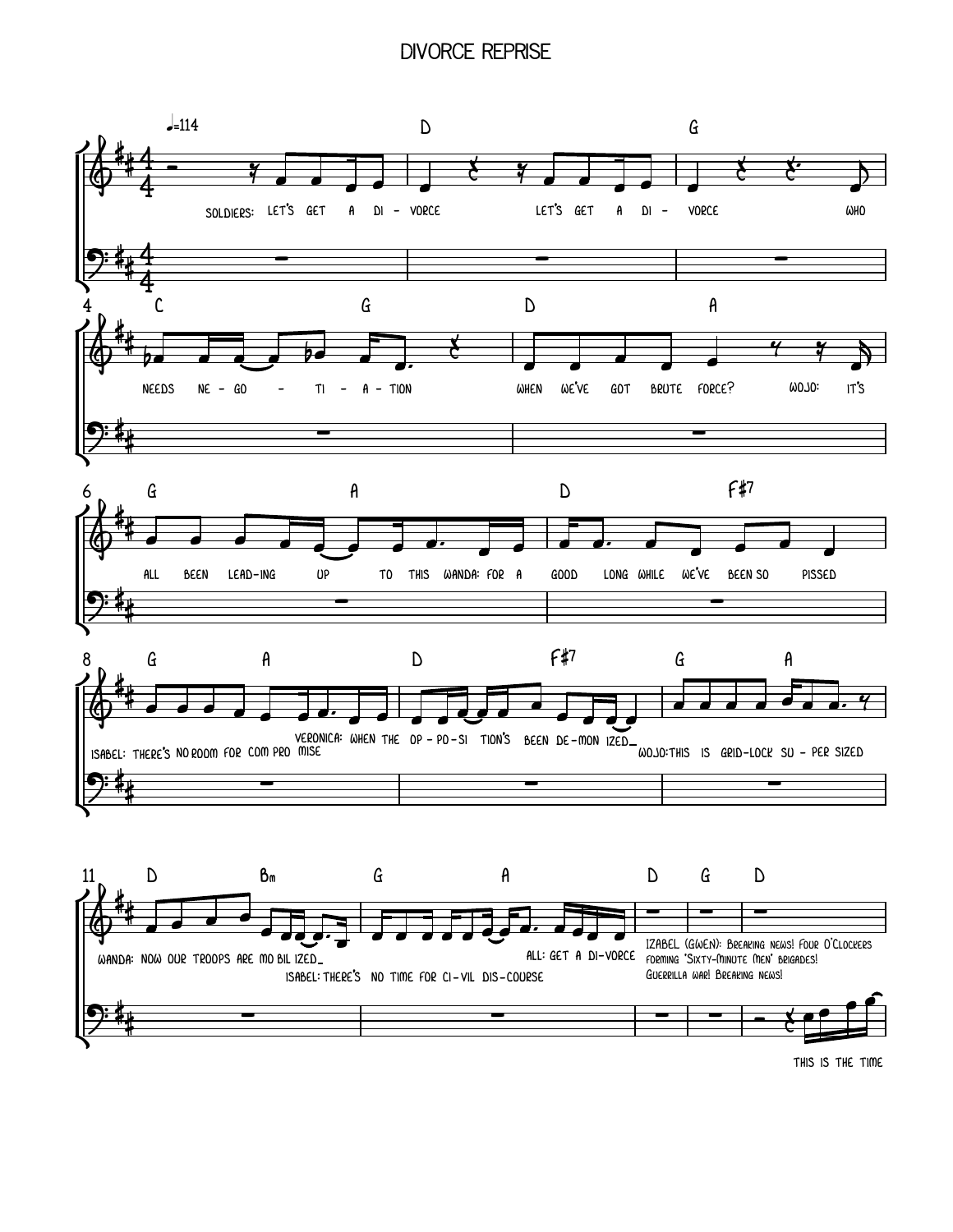## **DIVORCE REPRISE**

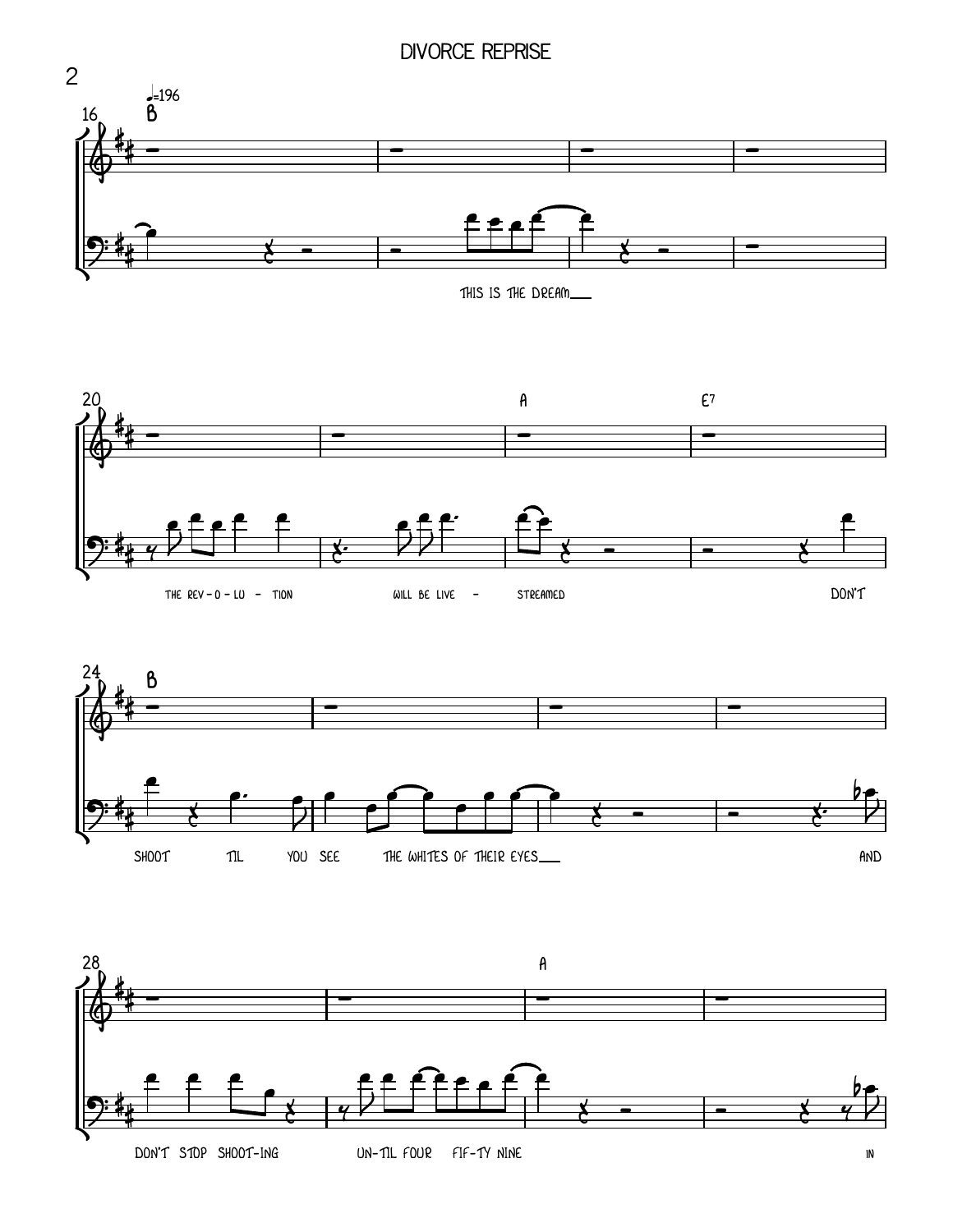